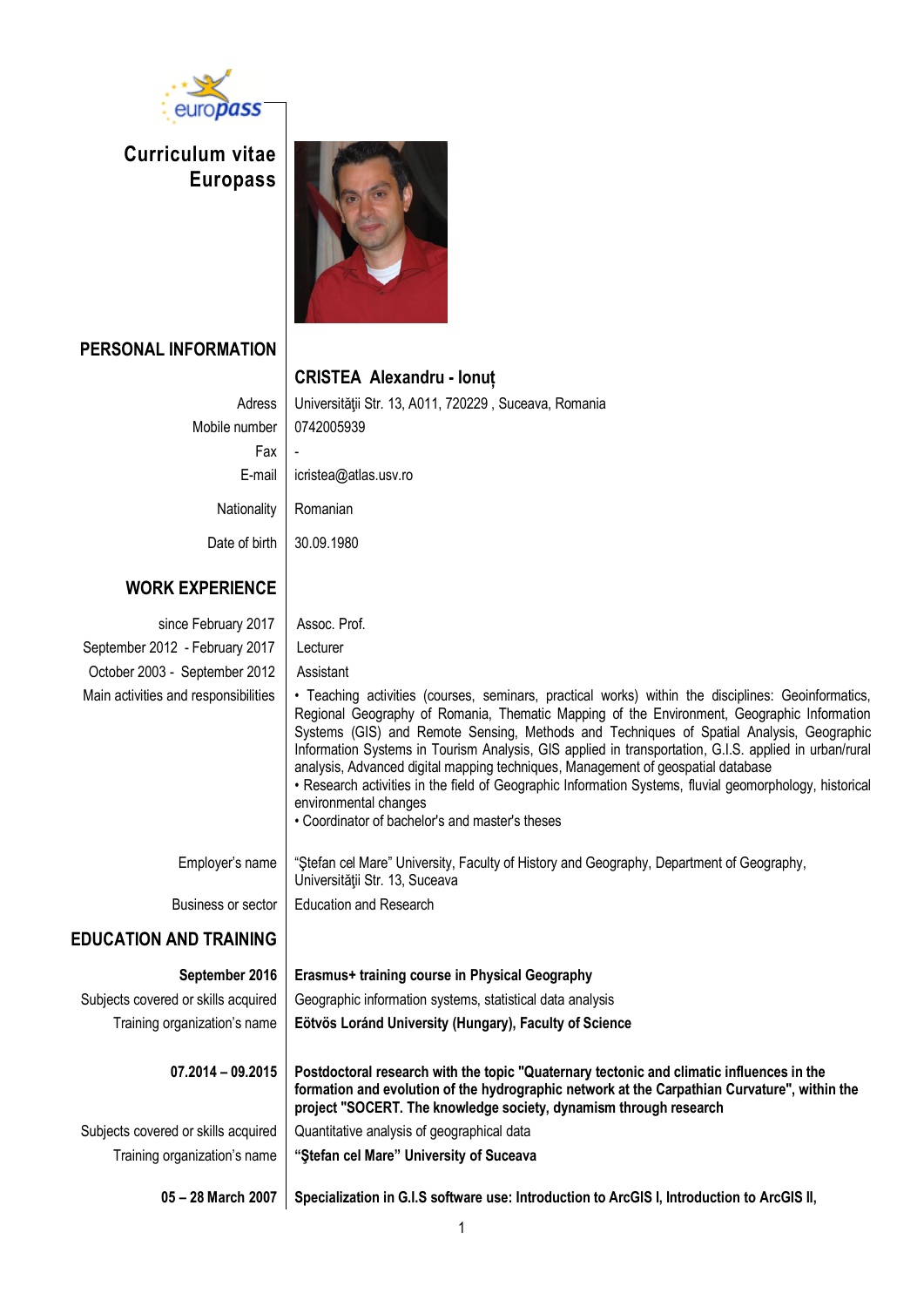|                                     | Working with 3D Analyst, Working with Spatial Analyst, Introduction to Geostatistical Analyst                                                                                                                                                                                                                                    |  |  |  |  |  |
|-------------------------------------|----------------------------------------------------------------------------------------------------------------------------------------------------------------------------------------------------------------------------------------------------------------------------------------------------------------------------------|--|--|--|--|--|
| Subjects covered or skills acquired | G.I.S. Analysis Skills                                                                                                                                                                                                                                                                                                           |  |  |  |  |  |
| Training organization's name        | <b>ESRI Romania</b>                                                                                                                                                                                                                                                                                                              |  |  |  |  |  |
| April - May 2006                    | Specialization in geomorphological mapping techniques and the use of Geographic<br>Information Systems in geomorphology, within the Joint Academic Program / "Comparative<br>analyzes of the geomorphological processes affecting the fronts of the cuestas in the<br>Moldavian Plateau (Romania) and Bradanic foredeep (Italy)" |  |  |  |  |  |
| Subjects covered or skills acquired | G.I.S. Analysis Skills                                                                                                                                                                                                                                                                                                           |  |  |  |  |  |
| Training organization's name        | Dipartamento di Geologia e Geofisica, Universita di Bari (Italy),<br>Coordinator : Prof. Giovanni Palmentola                                                                                                                                                                                                                     |  |  |  |  |  |
| <b>July 2005</b>                    | Specialization in methods/techniques of geomorphological mapping and elaboration of<br>scientific studies on active geomorphological processes, within the International Summer<br>School with the theme "Environmental hazards and sustainable development in mountain<br>regions", held in Pătârlagele, Buzău County           |  |  |  |  |  |
| Subjects covered or skills acquired | Physical geography, cartography                                                                                                                                                                                                                                                                                                  |  |  |  |  |  |
| Training organization's name        | Institute of Geography of the Romanian Academy                                                                                                                                                                                                                                                                                   |  |  |  |  |  |
| 2004 - 2011                         | <b>Doctoral studies in Geography</b>                                                                                                                                                                                                                                                                                             |  |  |  |  |  |
| Subjects covered or skills acquired | Geomorphological analysis of Putna Valley (Carpathian Curvature)                                                                                                                                                                                                                                                                 |  |  |  |  |  |
| Training organization's name        | "Stefan cel Mare" University of Suceava                                                                                                                                                                                                                                                                                          |  |  |  |  |  |
|                                     |                                                                                                                                                                                                                                                                                                                                  |  |  |  |  |  |
| 2003-2004                           | Postgraduate specializing in Geographical Risk Phenomena and Sustainable Development                                                                                                                                                                                                                                             |  |  |  |  |  |
| Training organization's name        | "Stefan cel Mare" University of Suceava                                                                                                                                                                                                                                                                                          |  |  |  |  |  |
| 1999-2003                           | University degree in History - Geography                                                                                                                                                                                                                                                                                         |  |  |  |  |  |
| Training organization's name        | "Stefan cel Mare" University of Suceava                                                                                                                                                                                                                                                                                          |  |  |  |  |  |
|                                     |                                                                                                                                                                                                                                                                                                                                  |  |  |  |  |  |
|                                     |                                                                                                                                                                                                                                                                                                                                  |  |  |  |  |  |
| <b>PERSONAL SKILLS</b>              |                                                                                                                                                                                                                                                                                                                                  |  |  |  |  |  |
| Mother tongue(s)                    | Romanian                                                                                                                                                                                                                                                                                                                         |  |  |  |  |  |
|                                     |                                                                                                                                                                                                                                                                                                                                  |  |  |  |  |  |
| Other language(s)                   |                                                                                                                                                                                                                                                                                                                                  |  |  |  |  |  |

|                                    | UNDERSTANDING                                                                                                                                                                                                                                                                                                                                         |                |  | <b>SPEAKING</b> |  |                    |  |                   | WRITING |                |
|------------------------------------|-------------------------------------------------------------------------------------------------------------------------------------------------------------------------------------------------------------------------------------------------------------------------------------------------------------------------------------------------------|----------------|--|-----------------|--|--------------------|--|-------------------|---------|----------------|
|                                    |                                                                                                                                                                                                                                                                                                                                                       | Listening      |  | Reading         |  | Spoken interaction |  | Spoken production |         |                |
| English                            |                                                                                                                                                                                                                                                                                                                                                       | <b>B2</b>      |  | B <sub>2</sub>  |  | B <sub>2</sub>     |  | B <sub>2</sub>    |         | B <sub>2</sub> |
| German                             |                                                                                                                                                                                                                                                                                                                                                       | A <sub>1</sub> |  | A <sub>1</sub>  |  | A1                 |  | A <sub>1</sub>    |         | A <sub>1</sub> |
|                                    | Levels: A1/2: Basic user - B1/2: Independent user - C1/2 Proficient user<br>Common European Framework of Reference for Languages                                                                                                                                                                                                                      |                |  |                 |  |                    |  |                   |         |                |
| Communication / Social skills      | Team spirit, adaptability and assimilation of new information and skills, willingness to engage in socio-<br>cultural activities. These skills were acquired in the workplace, by participating in numerous projects<br>and involvement in non-formal activities.                                                                                     |                |  |                 |  |                    |  |                   |         |                |
| Organizational / managerial skills | Experience in organization of various workshops, scientific sessions, student field trips etc. Currently,<br>Associate Dean of Faculty of History and Geography with responsibilities regarding research and<br>public image of the institution.                                                                                                      |                |  |                 |  |                    |  |                   |         |                |
| Job-related skills                 | Experience in field data collection using G.P.S., total stations (Leica TC407), sounders (Garmin 525),<br>electrical resistivity (ERT) and laser scanners (Leica BLK 360).<br>Experience in G.I.S. analysis and management of digital geographic databases.<br>Experience in the theory and practice of cartographic design and statistical analysis. |                |  |                 |  |                    |  |                   |         |                |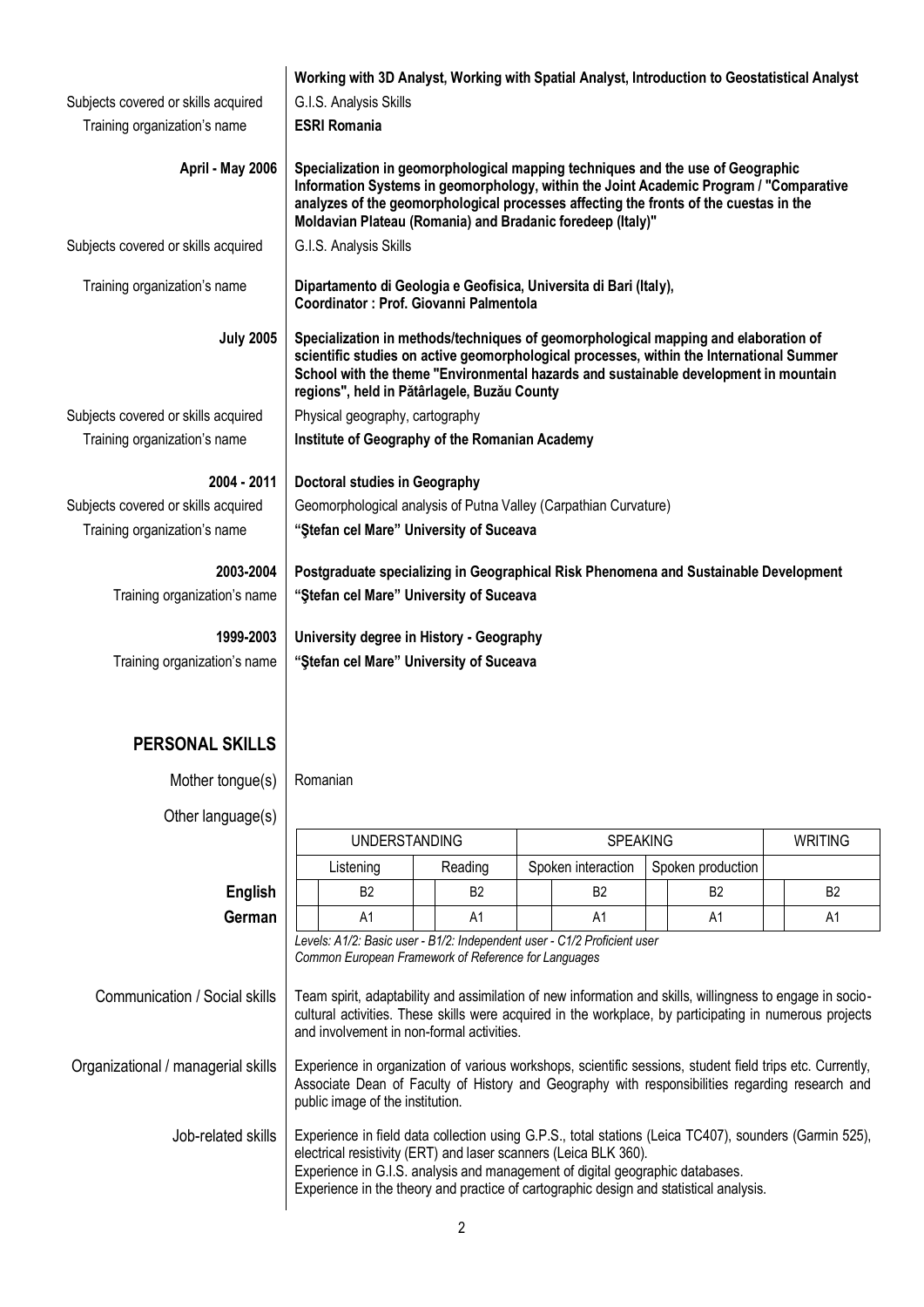| Computer skills               | Advanced user of G.I.S. and RS software (ArcView 3.x, ArcGIS 9.x - 10.x, Surfer, Global Mapper<br>Erdas, Envi). Advanced user of Microsoft Office, Corel and Adobe Photoshop. Web design<br>knowledge.                                                                                                                                                                                                                                                                                                                                                                                                                                                                                                                                                                                                                                                                                                                                                                                                                                                                                                                                                                                                                                                                                                                                                                                                                                                                                                                                                                                                                                                                                                                                                                                                                                                                                                                                                                                                                                                                                                                                                                                                                                                                                                                                                                                                                                                                                                                           |  |  |  |  |  |
|-------------------------------|----------------------------------------------------------------------------------------------------------------------------------------------------------------------------------------------------------------------------------------------------------------------------------------------------------------------------------------------------------------------------------------------------------------------------------------------------------------------------------------------------------------------------------------------------------------------------------------------------------------------------------------------------------------------------------------------------------------------------------------------------------------------------------------------------------------------------------------------------------------------------------------------------------------------------------------------------------------------------------------------------------------------------------------------------------------------------------------------------------------------------------------------------------------------------------------------------------------------------------------------------------------------------------------------------------------------------------------------------------------------------------------------------------------------------------------------------------------------------------------------------------------------------------------------------------------------------------------------------------------------------------------------------------------------------------------------------------------------------------------------------------------------------------------------------------------------------------------------------------------------------------------------------------------------------------------------------------------------------------------------------------------------------------------------------------------------------------------------------------------------------------------------------------------------------------------------------------------------------------------------------------------------------------------------------------------------------------------------------------------------------------------------------------------------------------------------------------------------------------------------------------------------------------|--|--|--|--|--|
| Driving licence               | B                                                                                                                                                                                                                                                                                                                                                                                                                                                                                                                                                                                                                                                                                                                                                                                                                                                                                                                                                                                                                                                                                                                                                                                                                                                                                                                                                                                                                                                                                                                                                                                                                                                                                                                                                                                                                                                                                                                                                                                                                                                                                                                                                                                                                                                                                                                                                                                                                                                                                                                                |  |  |  |  |  |
| <b>ADDITIONAL INFORMATION</b> |                                                                                                                                                                                                                                                                                                                                                                                                                                                                                                                                                                                                                                                                                                                                                                                                                                                                                                                                                                                                                                                                                                                                                                                                                                                                                                                                                                                                                                                                                                                                                                                                                                                                                                                                                                                                                                                                                                                                                                                                                                                                                                                                                                                                                                                                                                                                                                                                                                                                                                                                  |  |  |  |  |  |
| <b>Publications</b>           | Relevant publications:<br>MC Mărgărint, M Niculiță, A Németh, Al Cristea, SC Doru (2021), The reconstruction of an<br>$\bullet$<br>abandoned historical reservoir network in a continental temperate climate region using a<br>multi-method approach, Applied Geography, 102447<br>Niculiță M., Mărgărint M.C., Cristea A.I. (2019) - Using archaeological and geomorphological<br>$\bullet$<br>evidence for the establishment of a relative chronology and evolution pattern for Holocene<br>landslides, PLoS One 14 (12)<br>Cristea A. I. (2018) - The cadastral mapping system of Bukovina: from emergence to GIS<br>integration, Georeview 28 (1), 41-58<br>Florescu G., Hutchinson S. M., Kern Z., Mindrescu M., Cristea A.I., D Mihăilă, E Łokas, A<br>Feurdean (2017) - Last 1000 years of environmental history in Southern Bucovina, Romania:<br>A high resolution multi-proxy lacustrine archive, Palaeogeography, Palaeoclimatology,<br>Palaeoecology 473, 26-40<br>Rădoane M., Cristea I., Dumitriu D. and Perșoiu I. (2016) - Geomorphological Evolution and<br>Longitudinal Profiles, in Landform Dynamics and Evolution in Romania (Editors: Rădoane,<br>Maria, Vespremeanu-Stroe, Alfred), 427-442, Springer International Publishing AG,<br>Switzerland, ISBN 978-3-319-32589-7<br>Rădoane M., Perșoiu I., Chiriloaei F., Cristea I. and Robu D. (2016) - Styles of Channel<br>Adjustments in the Last 150 Years, in Landform Dynamics and Evolution in Romania (Editors:<br>Radoane, Maria, Vespremeanu-Stroe, Alfred), 489-518, Springer International Publishing AG,<br>Switzerland, ISBN 978-3-319-32589-7<br>Cristea A. I. (2015) - Spatial analysis of channel steepness in a tectonically active region:<br>٠<br>Putna River catchment (South-Eastern Carpathians), Geographia Technica, vol. 10, p. 19-27<br>Rădoane M., Obreja F., Cristea I., Mihailă D. (2013) - Changes in the channel-bed level of the<br>$\bullet$<br>eastern Carpathian rivers: Climatic vs. human control over the last 50 years, Geomorphology,<br>193, 91-111<br>Mîndrescu M., Cristea A.I., Hutchinson S. M., Florescu G., Feurdean A. (2013) -<br>$\bullet$<br>Interdisciplinary investigations of the first reported laminated lacustrine sediments in Romania,<br>Quaternary International, 293, 219-230<br>Mîndrescu M., Cristea A.I., Hutchinson S. M. (2011) - Bathymetric And Sedimentological<br>Changes Of Glacial Lake Stiol, Rodna Masiff, Carpathian Journal of Earth and Environmental<br>Sciences, 5(1), 57-65 |  |  |  |  |  |
|                               | https://orcid.org/0000-0001-7965-5787<br>https://publons.com/researcher/3709498/alexandru-ionut-cristea/<br>https://www.researchgate.net/profile/Alexandru-Cristea-2                                                                                                                                                                                                                                                                                                                                                                                                                                                                                                                                                                                                                                                                                                                                                                                                                                                                                                                                                                                                                                                                                                                                                                                                                                                                                                                                                                                                                                                                                                                                                                                                                                                                                                                                                                                                                                                                                                                                                                                                                                                                                                                                                                                                                                                                                                                                                             |  |  |  |  |  |
| <b>Conferences</b>            | • 37 papers presented at various conferences held in: Romania (25) or abroad (12)<br>Representative titles:<br>The cadastral mapping system of Bukovina: from emergence to GIS integration, Environmental<br>Quality and Land Use, 2019<br>Quantitative morphotectonic analysis of the South-Eastern Carpathians, European<br>$\bullet$<br>Geosciences Union General Assembly 2015<br>Tectonic and lithological controls on the South-Eastern Carpathians drainage network,<br>$\bullet$<br>Interdisciplinarity in Geoscience in the Carpathian Basin, 2012<br>Contemporary pattern adjustments of Putna River's channel (South - Eastern Carpathians)<br>٠<br>reflected by cartographic materials, EGU General Assembly 2012<br>Channel planform changes of Putna River in the last 100 years, Congress of Geomorphometry<br>$\bullet$<br>2011, Redlands                                                                                                                                                                                                                                                                                                                                                                                                                                                                                                                                                                                                                                                                                                                                                                                                                                                                                                                                                                                                                                                                                                                                                                                                                                                                                                                                                                                                                                                                                                                                                                                                                                                                        |  |  |  |  |  |
| <b>Projects</b>               | • member in 19 international/national/regional projects<br>Representative titles:<br>Labor market insertion - vector of tertiary education, 2019-2021, POCU<br>$\bullet$<br>Forest response to climate change predicted from multicentury climate proxy-records in the<br>$\bullet$                                                                                                                                                                                                                                                                                                                                                                                                                                                                                                                                                                                                                                                                                                                                                                                                                                                                                                                                                                                                                                                                                                                                                                                                                                                                                                                                                                                                                                                                                                                                                                                                                                                                                                                                                                                                                                                                                                                                                                                                                                                                                                                                                                                                                                              |  |  |  |  |  |